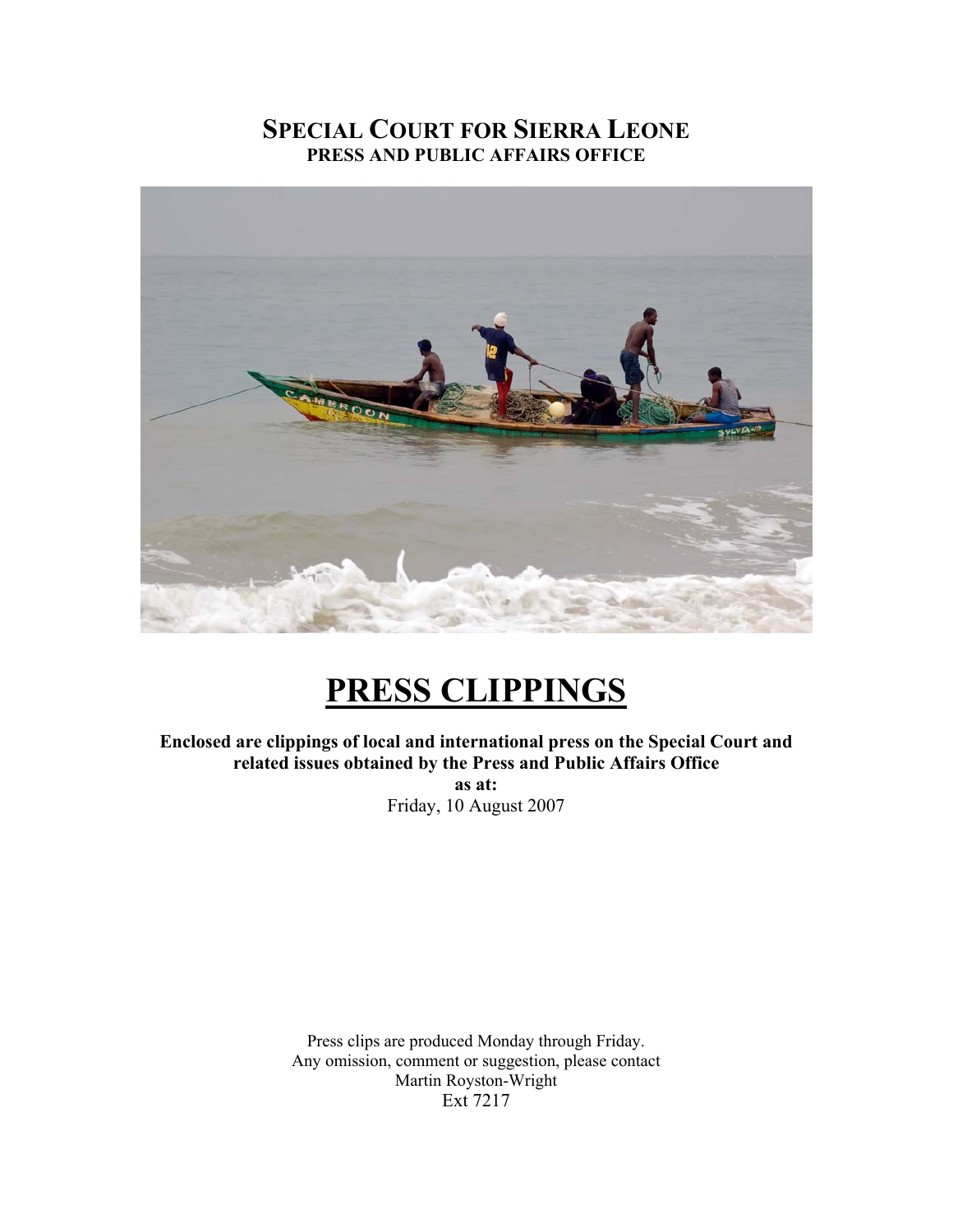| <b>International News</b>                                                               |           |
|-----------------------------------------------------------------------------------------|-----------|
| Elections Are Make or Break / Allafrica.com                                             | Pages 3-4 |
| UNMIL Public Information Office Media Summary / UNMIL                                   | Pages 5-6 |
| Namibia's President Unhappy With Referral of Ex-President to the ICC / Voice of America | Page 7    |
| <b>Special Court Supplement</b>                                                         |           |
| The 2007 Presidential and Parliamentary Election Campaign, in Pictures / PAO            | Page 8    |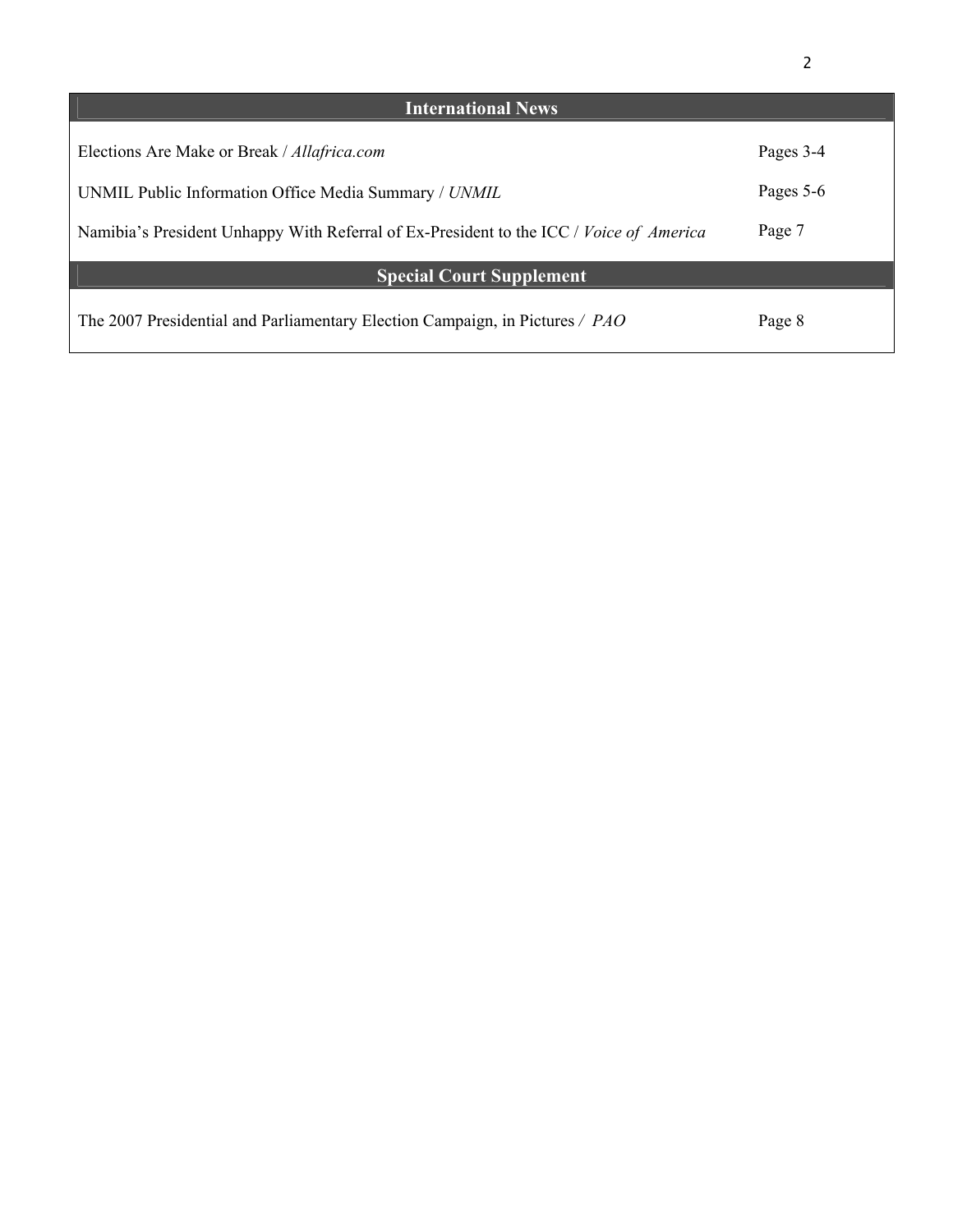## **Elections Are Make or Break**

## By Abdul Tejan-Cole

This Saturday, August 11, more than two million voters in Sierra Leone will go to the polls to cast their ballots in presidential and parliamentary elections.

These will be the country's second national elections since a brutal, 10-year-long war officially ended in 2002 and its first since United Nations peacekeepers handed over security to newlytrained national police and military forces.

In March 2002, voters resoundingly elected the current incumbent, Ahmed Tejan Kabbah. But two years later the opposition All People's Congress (APC), made significant gains in local government elections, including taking control of the capital, Freetown.

With President Kabbah now having completed his second and final term, the electorate will be faced with a choice of seven presidential candidates. However, only two have a realistic chance of winning the polls.

Vice President Solomon Berewa, Kabbah's anointed successor and flag-bearer for the ruling Sierra Leone People's Party (SLPP), is the frontrunner in the race. Berewa, also the former Attorney-General and Minister of Justice who led negotiations with the Revolutionary United Front (RUF) to end the war, has been the de facto president for most of President Kabbah's second term.

Berewa and his running mate, Foreign Minister Momodu Koroma, face a stiff challenge from Ernest Bai Koroma of the opposition APC.

Koroma, who is inexperienced and has never held elected office, finished a distant second to Kabbah in 2002. This time around he is benefiting hugely from the government's failure to deliver social services such as electricity and water supply, its inability to deal with corruption and its perceived abandonment of the late Chief Hinga Norman.

Although many Sierra Leoneans hailed Norman as a hero for uniting the Civil Defence Forces (CDF) during the war and restoring Kabbah's government, he was arrested while serving as a minister in Kabbah's government and indicted before the Special Court for Sierra Leone, an international war crimes tribunal, on charges of war crimes, crimes against humanity and other serious violations of international humanitarian law.

The SLPP's support may also be eroded by the split in its ranks in 2005 which resulted in the formation of the People's Movement for Democratic Change (PMDC). Led by Charles Margai, the son of the country's second prime minister, it does not stand any prospect of winning but since it draws most of its support from traditional SLPP strongholds in the south and east of the country, it may seriously dent Berewa's chances.

Sierra Leone has made significant strides since the end of the conflict: diamond exports have risen; the economy has grown by seven percent a year for the past two years; more schools and hospitals have been built and enrolment in primary schools has increased.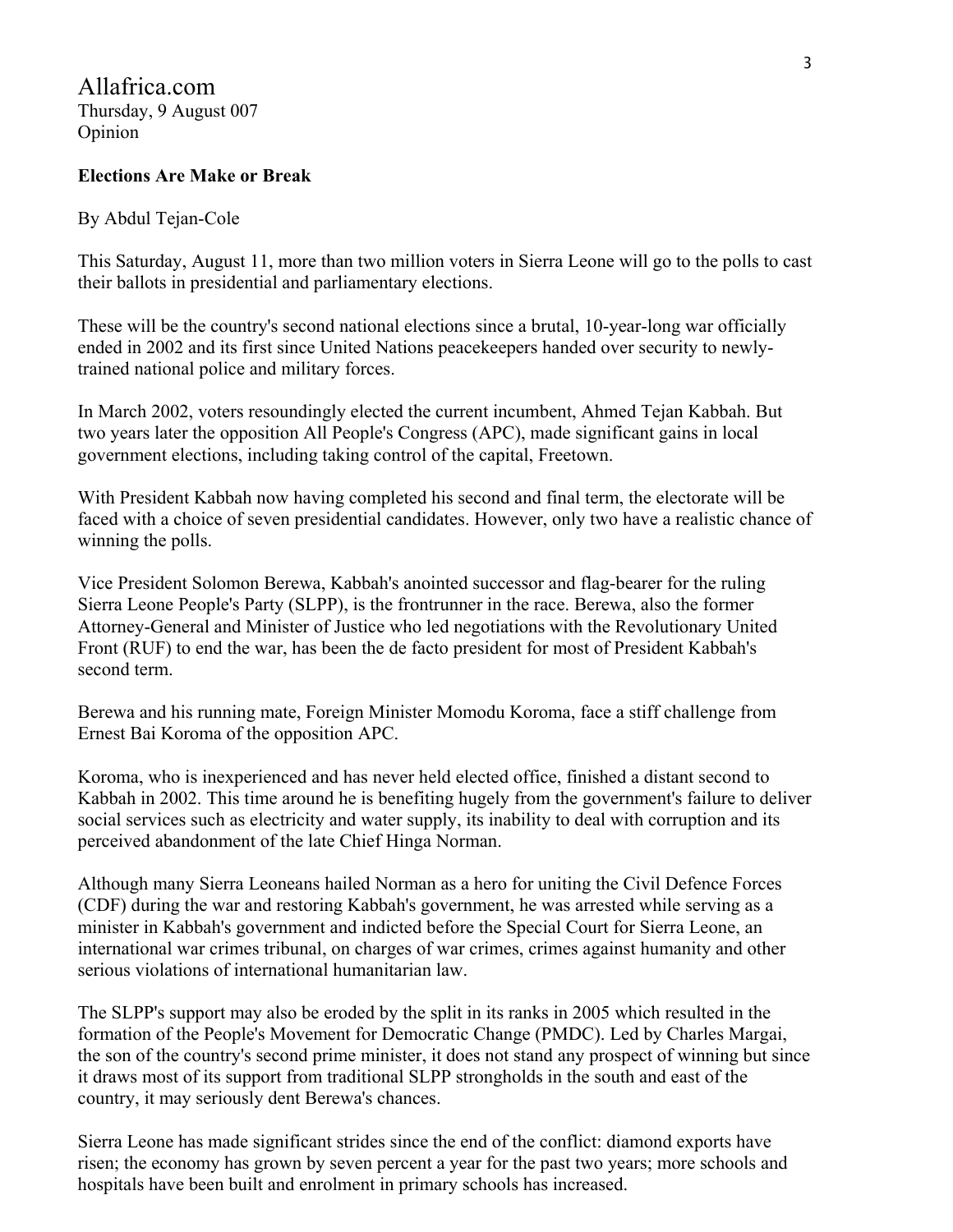Yet the peace is still fragile. The election campaign has been plagued by allegations of assassination attempts and there has been election-related violence in the districts of Pujehun, Bo and Kailahun, and also in Freetown. Spearheading most of the violence are some of the 71,043 demoblised ex-combatants.

For national as well as regional security, it is crucial that Sierra Leone's elections are fair and transparent. If the results are rigged, the ensuing problems may well trigger another crisis in a volatile region.

Last week, the Liberian government of Ellen Johnson-Sirleaf announced that it had unearthed a coup plot and arrested six people, including General Charles Julu, who headed the presidential guard during the tenure of Samuel Doe, and George Koukou, a former speaker of the Liberian National Assembly during the post-war transitional government. In Guinea-Conakry and Guinea Bissau, governments are teetering on the brink of collapse following widespread civil and social unrest. In Côte d'Ivoire, there are new tensions following an assassination attempt on the prime minister and former rebel leader, Guillame Soro.

In Sierra Leone, there are promising signs which augur well for this Saturday's elections, despite the fact that a few commentators are predicting a repeat of the crisis that engulfed the nation in 1967, when it became the first independent African nation in which an incumbent government suffered electoral defeat.

Following the 2004 local government elections, the country's electoral commission was completely disbanded. Based on an assessment conducted by Justice Johan Krieger, who helped conduct South Africa's 1994 elections, a new independent National Electoral Commission (NEC), was established. It has so far gained a reputation for impartiality and independence, although its performance will be hampered by financial and logistical problems arising from the holding of the elections in the middle of the rainy season.

The elections provide Sierra Leone with a great opportunity to consolidate its peace and address the key issues of governance inhibiting its development. It is crucial that their legitimacy should not be tainted by the kinds of problems seen in Nigeria's elections earlier this year. The entire nation and region will be praying it passes off peacefully.

*Abdul Tejan-Cole is an internationally-renowned human rights lawyer from Sierra Leone. He is currently the Deputy Director of the International Center for Transitional Justice's Cape Town office and was a former head of Sierra Leone's Campaign for Good Governance.* 

[Note: Abdul Tejan-Cole also worked for the Special Court for Sierra Leone in the Office of the Prosecutor.]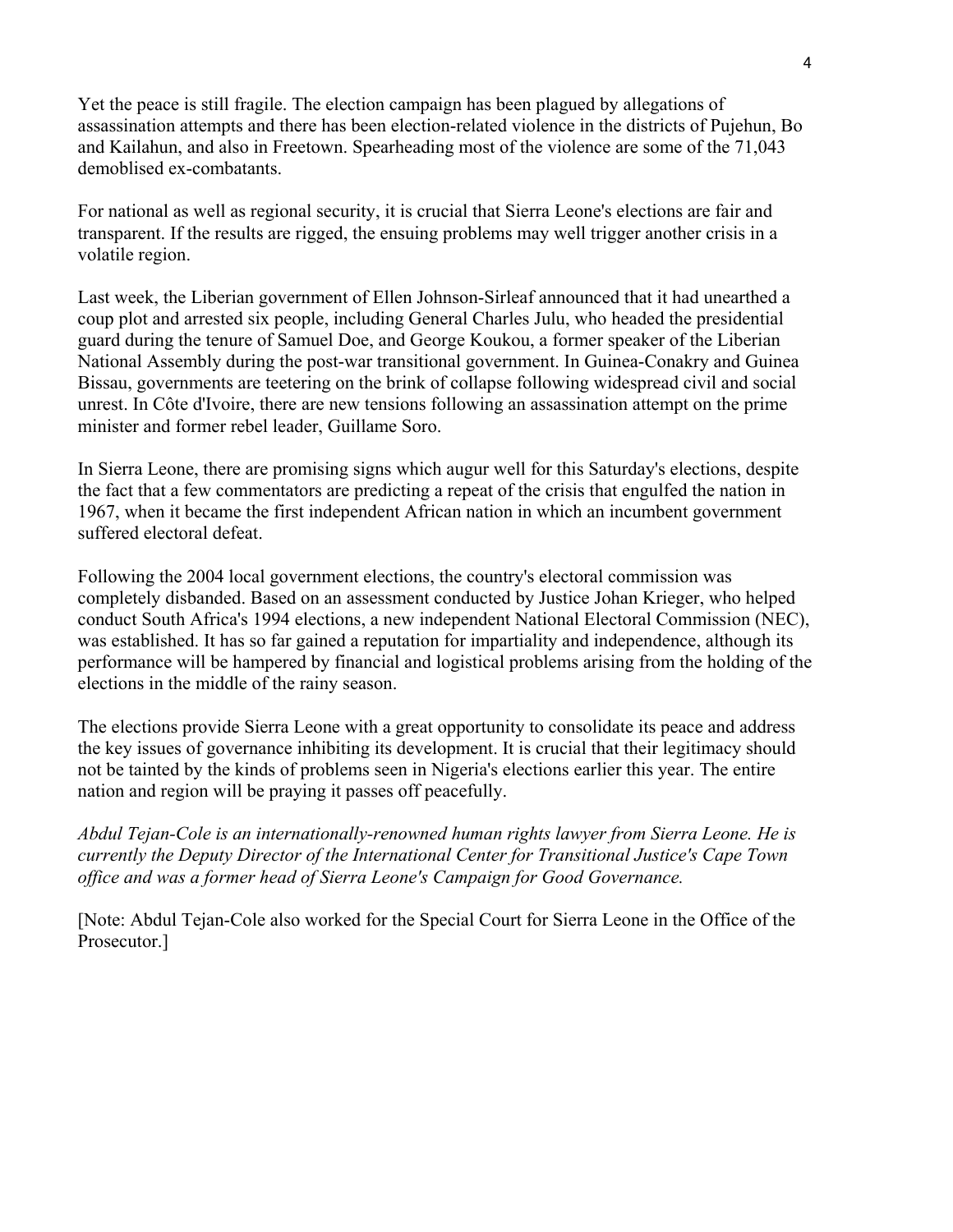# United Nations  $\mathbb{R}$  Nations Unies

United Nations Mission in Liberia (UNMIL)

## **UNMIL Public Information Office Media Summary 9 August 2007**

*[The media summaries and press clips do not necessarily represent the views of UNMIL.]*

## **International Clips on Liberia**

**VOA** 08 August 2007 **Liberian, Sierra Leonean Refugees Granted Citizenship Rights in Nigeria** By Gilbert da Costa Abuja

Nigeria has approved citizenship status for about 7,000 Liberian and Sierra Leonean refugees in the West African country. For VOA, Gilbert da Costa in Abuja reports that the refugees opted to remain in Nigeria after the U.N. refugee agency closed their camp in Nigeria. The Economic Community of West African States says the agreement signed with Nigeria, Liberia, Sierra Leone, and the U.N. High Commission for Refugees allows the refugees to settle in Nigeria.

## **International Clips on West Africa**

**AP** 08/09/2007 08:49:32

## **Sierra Leone to hold first presidential poll since UN peacekeepers withdrew**

CLARENCE ROY-MACAULAY

FREETOWN, Sierra Leone **-** War-battered Sierra Leone chooses a new president Saturday, the first election held here since U.N. peacekeepers withdrew from the diamond-rich nation two years ago. The vote will test the West African nation's ability to transfer power peacefully after years of coups and conflict. Electoral commission Chief Christiana Thorpe said the poll would "make or break this country."

**VOA** 08 August 2007 **Sierra Leone's Idle Youths Get Political**

By Selah Hennessy, Dakar

Bo, the second largest city in Sierra Leone, has long been a political stronghold of the country's ruling party, the Sierra Leone People's Party. But as presidential and legislative elections draw near, young people who make up more than half the city's eligible voting population want solutions to widespread unemployment and poor education throughout the country.

## **Local Media – Newspaper**

**More Ammunitions Seized as Immigration Pick Up Guinean in Gbarnga Episode** *(Daily Observer, New Democrat, The Monitor and The News)* 

- The Liberia National Police on Wednesday seized a Russian made single barrel gun and several cartoons of cartridges from suspected armed robbers in the Paynesville suburb *[Congo Town].*
- According to the Police, one suspect has been arrested in connection with the seizure. At the same time, Officers of the Bureau of Immigration and Neutralization (BIN)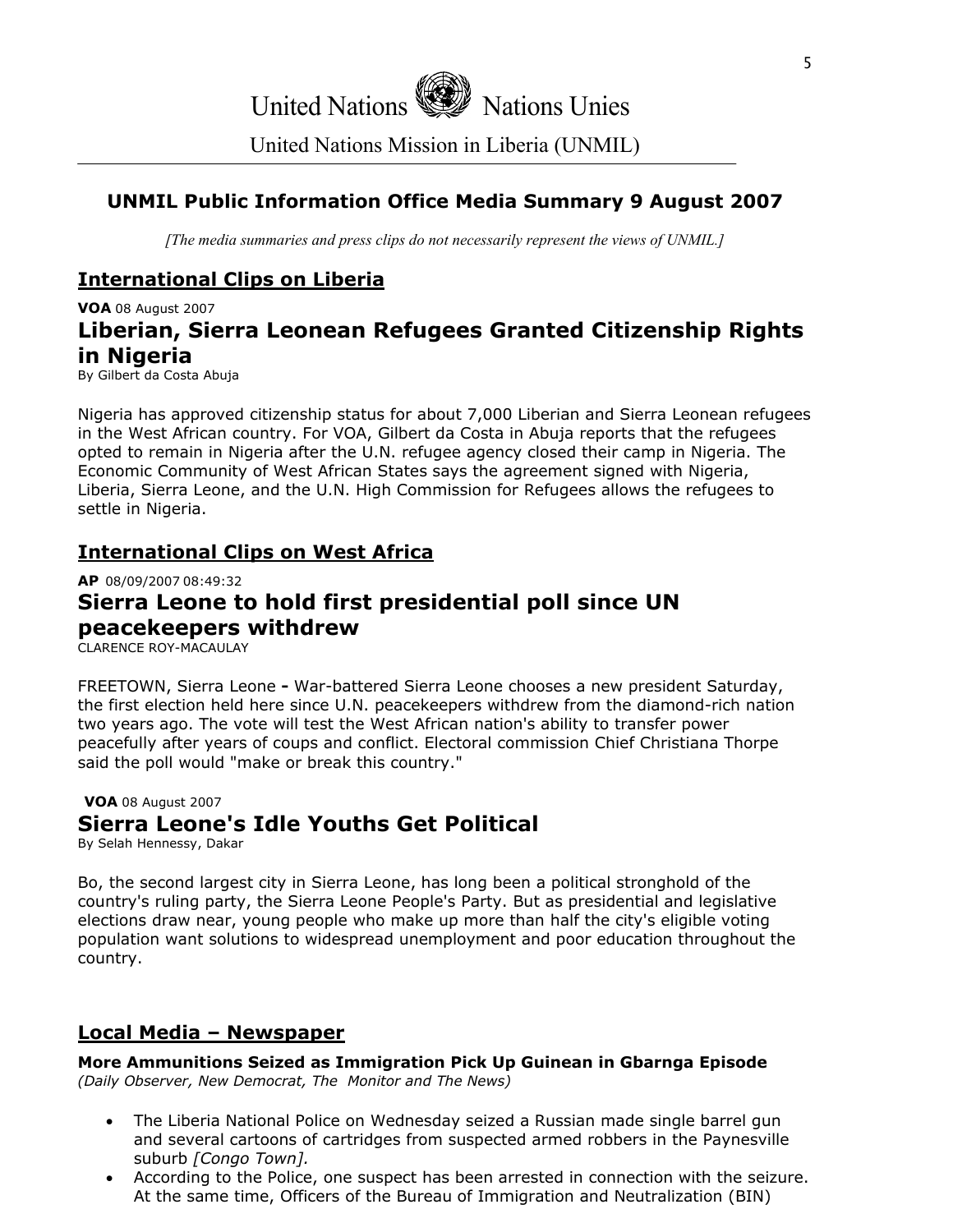yesterday arrested a Guinea national identified as Al-Hassan Sow who is alleged to be the financier of the cache of ammunitions recently discovered in the provincial city of Gbarnga in Bong County.

### **Liberia and Benin bolster Ties, Sign Joint Bi-lateral Agreements**

*(The Inquirer, The News, New Democrat, The Analyst, The Informer)* 

• The Governments of Liberia and Benin have signed four major communiqués intended to help nurture the existing bi-lateral relationship between the two West African countries. The Communiqués were signed in Monrovia by Liberia's President Ellen Johnson Sirleaf and Beninoise President Boni Yayi. The communiqués covered four major frameworks including economic, scientific, technical and foreign cooperation between the two countries.

**Local Media – Radio Veritas** *(News monitored today at 9:45 am)* 

#### **Liberia and Benin Sign Bilateral Pact**

*(Also reported on ELBS and Star Radio)* 

### **Supreme Court Rules into Cases Heard Today**

• A Supreme Court of Liberia release said that the Court will today commence handing down opinions and rendering judgment in cases it heard during the March Term of Court. The exercise, expected to end on Friday, will be characterized by the formal sitting of Associate Justice, Counsellor Jamesetta Wolokollie and the induction into the Bar, of several Attorneys and Counsellor-at-Law.

*(Also reported on ELBS and Star Radio)*

### **Liberian Refugees Get Permanent Status in Nigeria**

• According to correspondents, over 5,000 Liberian refugees in Nigeria have been granted permanent status after discussions with officials of the Economic Community of West African States and UNHCR for the refugees to settle in that Country. More than 2.000 Sierra Leonean refugees were also given residency. Under the agreement, the more than 7,000 Liberian and Sierra Leonean refugees will have access to education, health-care and do legitimate businesses as Nigerians. *(Also reported on ELBS and Star Radio)*

#### **Information Minister Represents Liberia at World Expo Talks in China**

• Information Ministry sources said that Information Minister Lawrence Bropleh travelled to China to ensure Liberia's participation in the World Expo slated for Shengai, China. The World Expo, scheduled for 2010, is a large-scale, global and noncommercial exposition intended to promote the exchange of ideas and development of the world economy, culture, science and technology.

*(Also reported on ELBS and Star Radio)*

#### **Education Ministry Insists No Graduations Ahead of Examination Results**

- In a statement, the Ministry of Education repeated that there will be no graduation programmes ahead of the release of the results of the West African Examination administered to students throughout Liberia.
- The Ministry warned that any school in violation of the decision would be subject to punitive actions, including suspension of the school's permit to operate or fine. *(Also reported on ELBS and Star Radio)*

#### **Red Cross Society Launches Spanish Relief-Support Project in Bassa**

• In a release, the Liberia National Red Cross Society said that it officially launched a Spanish Relief-support project in Grand Bassa County and dedicated several wells and pit latrines in District #1 of the County and later distributed relief items to inmates at the Buchanan Central Prison.

*(Also reported on ELBS and Star Radio)*

*Complete versions of the UNMIL International Press Clips, UNMIL Daily Liberian Radio Summary and UNMIL Liberian Newspapers Summary are posted each day on the UNMIL Bulletin Board. If you are unable to access the UNMIL Bulletin Board or would like further information on the content of the summaries, please contact Mr. Weah Karpeh at karpeh@un.org.*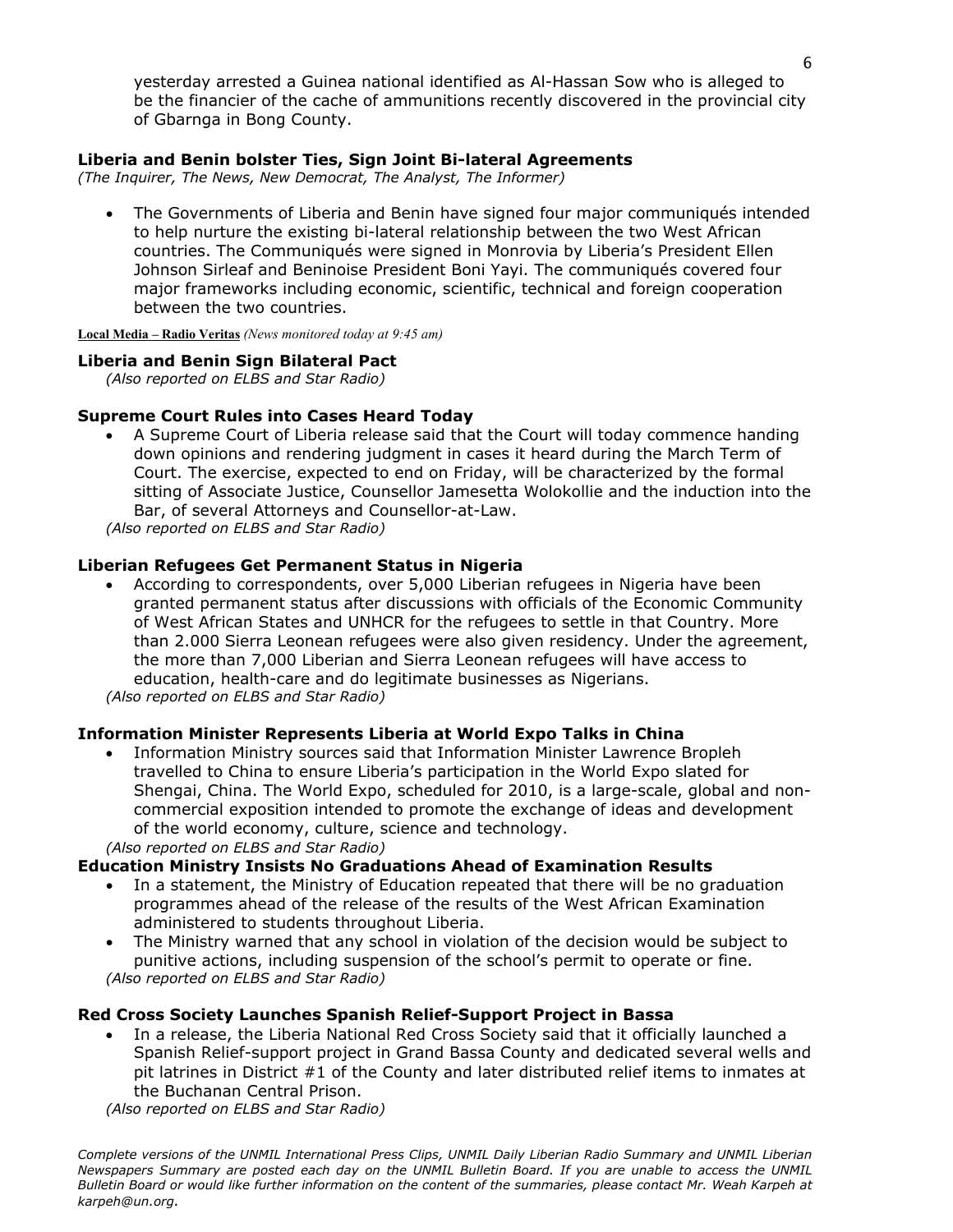## **Namibia's President Unhappy With Referral of Ex-President to the ICC**

By Peter Clottey Washington, D.C.

Namibia's President Hifikepunye Pohamba has hailed former President Sam Nujoma as a unifier who is worthy of praise for spearheading the fight for the country's independence. Pohamba's remarks came after a human rights group asked the International Criminal Court (ICC) to investigate former president Nujoma for alleged complicity in human rights abuses during and after the country's fight for independence from South Africa.

The Namibian National Society for Human Rights (NSHR) said this week that thousands of people are still missing while others disappeared between 1994 and 1999. Pohamba accused NSHR leader P. ya Nangoloh of attempting to disturb the country's stability.

From the capital, Windhoek ya Nangolo tells reporter Peter Clottey he is not on a personal vendetta against former President Sam Nujoma.

"The president has got the right like any other citizen to express his opinion. The fact is he did not deny that thousands of people have gone missing, and their fate has not yet been clarified, and this is the point. We are making the point that the violations of international law, which is part of Namibia, have been committed, and efforts to try to resolve these things internally including setting up a truth and reconciliation have been turned down. This is why we were left with no alternative, as a responsible human rights organization to approach the International Criminal Court," ya Nangoloh pointed out.

He said the NSHR is not flouting any regulation by referring the former president and some of his colleagues to the ICC.

"We are not violating any law … I have personal respect for President Pohamba as a unifier, as a man of reconciliation, but I disagree with what he is now saying," he said.

Ya Nangoloh denied having any personal vendetta against former President Sam Nujoma.

"Absolutely not. I'm saying we based this on the fact that human rights violations have been committed, and they cannot simply be forgotten, and not investigated as this would promote impunity. If we do not deal with our past now, it would come back to haunt us many, many years to come," ya Nangoloh noted.

He differed from President Pohamba that the ICC might not have jurisdiction over Namibia. He adds that the president's remarks are meant to create fear in the ordinary Namibian.

"Our reaction is, what the president is saying can create an impression that to challenge a powerful person in court is an insult. We don't think so. This creates fear in the minds of so many people in this country that it is wrong or it is a crime to challenge someone who is in the high echelon of government. We think this is wrong. It is like we are now being intimidated, simply because we have followed the laws of this country," he said.

Ya Nangoloh dismissed assertions that his action is tantamount to tarnishing the reputation of both the country and former President Sam Nujoma.

"That is not true. What our critics are not saying is that what we are doing is illegal," ya Nangoloh noted.